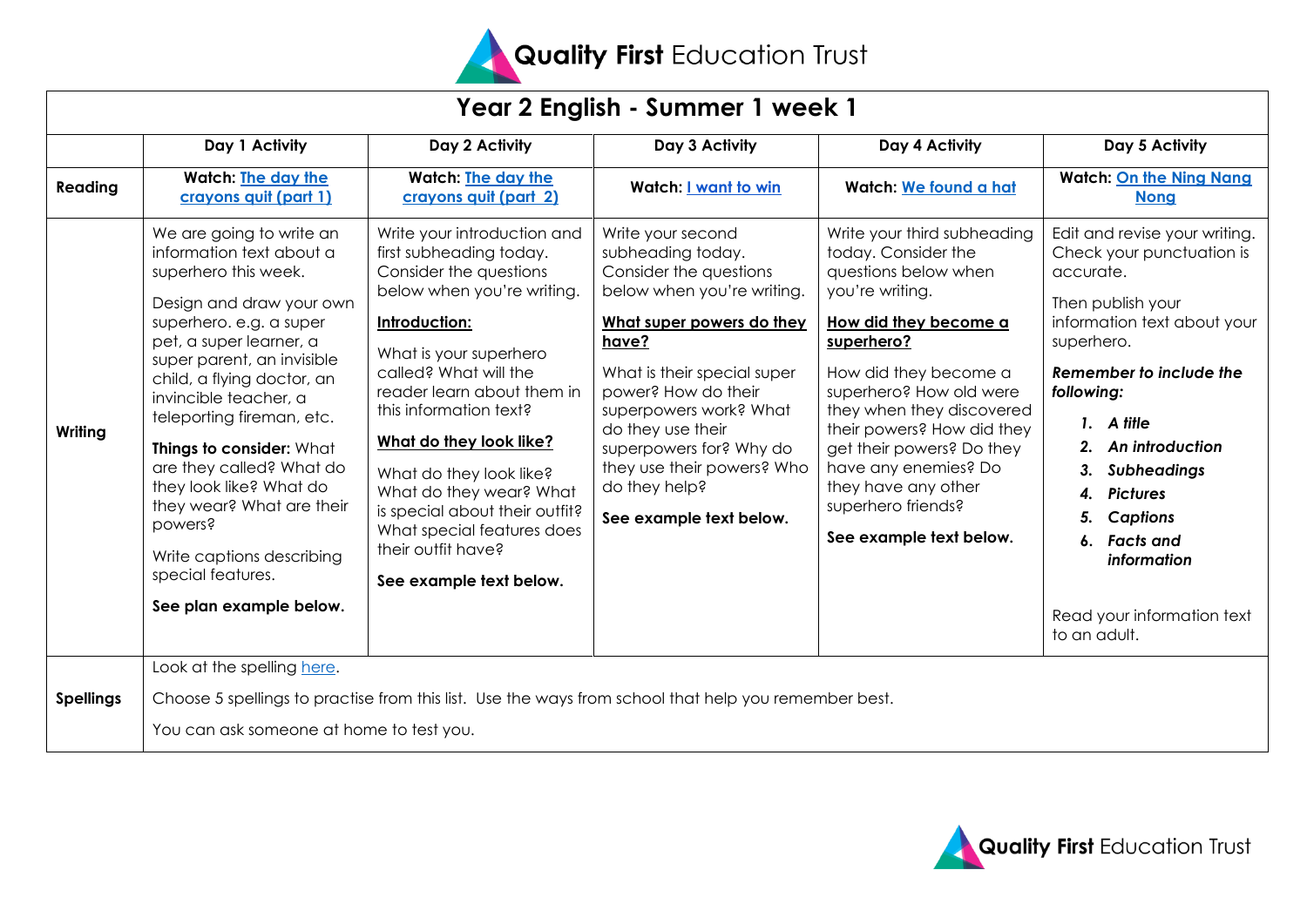**Writing - Day 1** 

Vousing Louis The Super Tutor<br>6 Flying CAN HELP YOU! red oves m stuck! bug  $\tilde{\mathbb{C}}$ blue<br>flowing<br>cape  $\odot$  $\sim$ T for<br>'tutor'  $\mathscr{I}$ activation chord green<br>J boots W  $\langle$ 

y First Education Trust